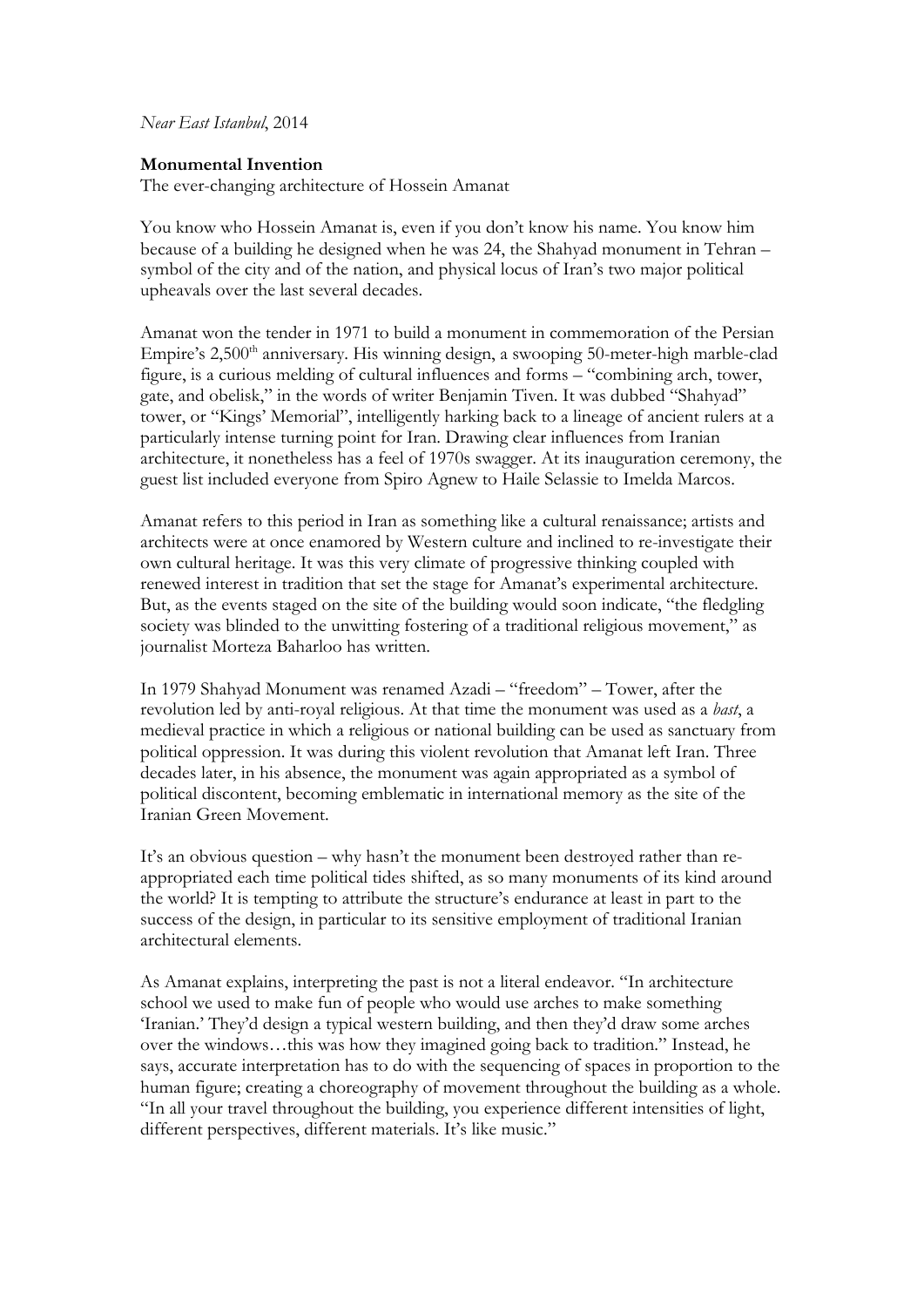This is an attitude that the architect has carried throughout his career; whether building temples or high-rise towers, the sensitive sequencing of spaces and attention to the human scale are principle driving factors. "Style" doesn't matter – he refers to Frank Lloyd Wright as a master of these skills. And in the series of structures Amanat may be best known for after the Shahyad Tower, his Arc Complex in Haifa, Israel, this understanding that spatial principles can be applied to a building of any stylistic category is the most starkly observable.

The Arc Complex is the international administrative center of the Bahá'í Faith, located on Israel's Mediterranean coast. Bahá'í is a monotheistic religion founded in the nineteenth century in modern-day Iran, whose principle belief is worldwide religious unity. Its premise is that throughout history there have been several prophets, each bringing forth a religion relevant to that time – but that all these religions have the same roots in the same god. The Bahá'í prophet, Bahá'u'lláh, born in 1817, ushered in an era in which he believed we are finally ready to embrace religious unity. Today, with the prevalence of worldwide travel and the internet, Bahá'ís think perhaps the time is finally right.

Amanat was born into a family of several generations of Bahá'ís, his faith being one of the main reasons he was forced to flee Iran in the late 1970s. Given his monumental success with Shahyad he was a natural choice to build the religion's administrative home in Haifa. When he was commissioned to build three buildings on-site in 1982, one building was already standing, which set a rather rigid precedent: the International Archives dates from 1957, and is essentially a scale replica of the Parthenon (with minor discrepancies). The Bahá'í leader at that time, Shoghi Effendi, held strong beliefs about the enduring beauty of classical forms.

Amanat built the next three buildings in the site, which is as a whole known as the Arc Complex, each mirroring the classical style of the Parthenon-replica. However, inside the structures are highly contemporary and built for flexible use. While the outside of the Universal House of Justice, the largest of the three, harmonizes with its surroundings, inside it's completely new. "Within the shell, everything is designed so you can reorganize the interior space; the poetry of modern technology and structural design."

Though it may be unusual for an architect today to talk about form separate from function, or of façade divorced from internal program, when Amanat compares the shell of these buildings to "clothing," he doesn't mean that the classical façade is arbitrary. "Someone's clothing is dictated by the shape of the body of the person wearing it," he explains. The exact style of the columns, the capitals – these may be ornamental elements, but they are not at all irrelevant towards the experience of the building as a whole.

It's a general rule of cultural criticism not to harp on the personal qualities or biographical information of an architect or an artist in order to "explain" his or her work – but Amanat's religion provides perhaps the clearest lens through which to interpret and understand his stylistically-diverse oevre. As he puts it, "the Bahá'í faith gives great importance to the intellect of human beings. It relies on human beings as the managers of their own affairs, not the clergy…you connect to the spiritual world directly yourself; you don't need an intermediate person like a priest." That is, human beings and their creations have agency – and yet spirituality is not posited in opposition with intellect.